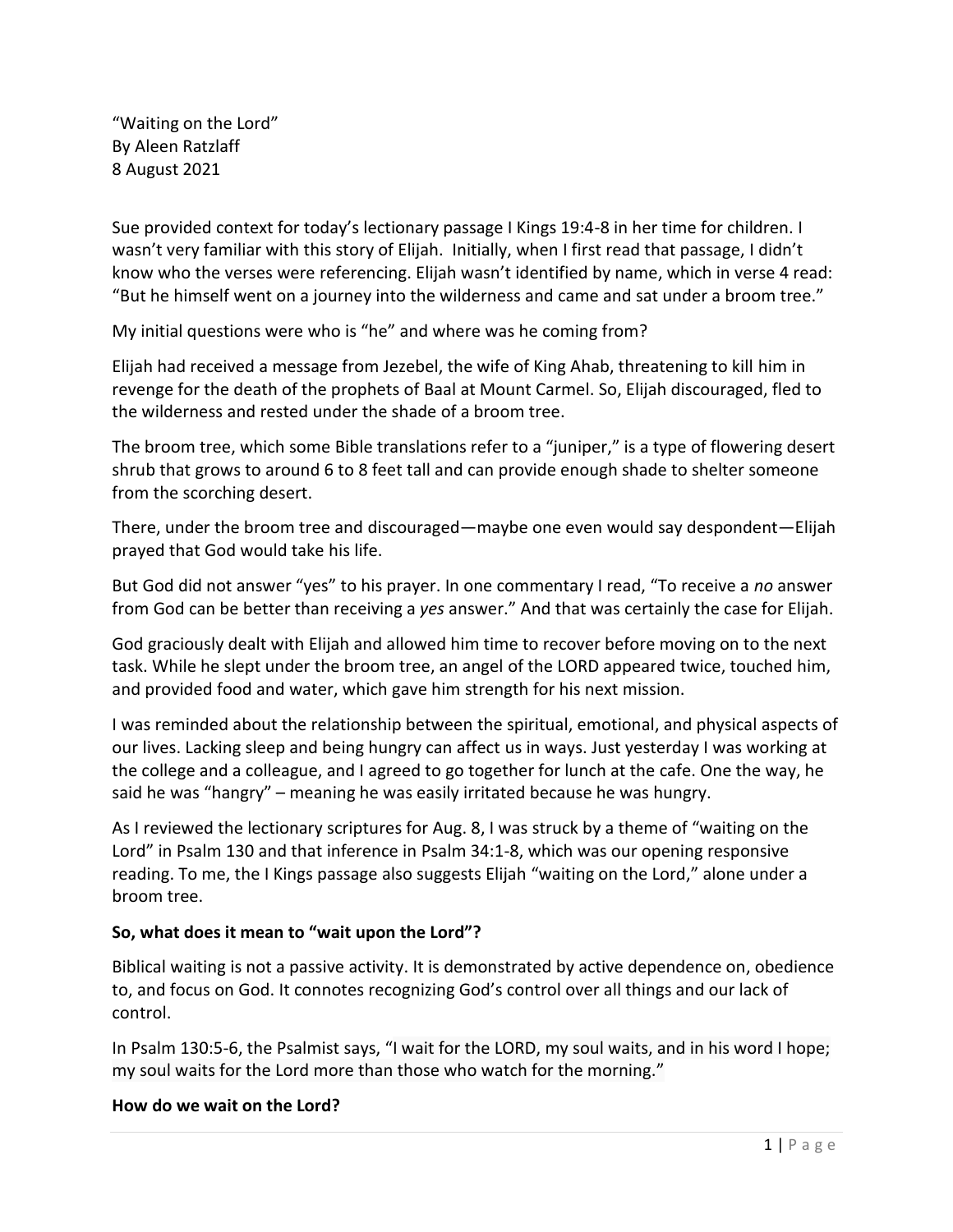One hindrance can be impatience. wanting resolution now for whatever we're facing.

In my Intercultural Communication class, we focus on values that provide frameworks for understanding cultural differences.

One significant difference among cultures is values about time.

Western cultures tend to understand time as linear, with a definitive beginning and end. Time is viewed as limited in supply, so Western people structure their lives by milestones, deadlines, and the clock. Other cultures perceive time as cyclical and endless. Relationships supersede the clock.

For example, being late for an appointment, or taking a long time to get down to business, is the accepted norm in most Mediterranean and Arab countries, as well as in much of lessdeveloped Asia. Those habits, though, are problematic in punctuality-conscious cultures such as the US, Japan, or Germany. Plus, there may be differences to what it means to being "on time" – for some it may be within one minute, while for others, up to a 15-minute leeway is still considered "on-time."

One of the videos I show in my class is "Cold Water," which is a documentary in which thirteen international students at Boston University comment about their experiences in the United States. One adjustment for a number of those interviewed has to do with time in the US.

For example, one young man from the Republic of Congo tells of his experience. He had a 4:30 appointment with his adviser. He said he was "a little late" arriving at his professor's office. There were many others waiting to meet with the prof. So, the professor had moved on to the next appointment because the young man was late. He left feeling rejected and not valued. He said, "At first I thought he didn't like me, but I learned it was my fault. You have to be there on time."

A more dramatic example of cultural differences regarding time is evidenced by the Moken people – sometimes referred to as the "Sea Gypsies." They have a semi-nomadic lifestyle based heavily on the Adaman Sea, among a group of some 800 islands that are claimed by both Myanmar and Thailand. A majority live in houseboats rather than on land. Most Moken learn to swim before they can walk.

Their language reflects the Moken culture's very different perception of time. Some words that are common in Western languages do not have any equivalent in the Moken language. For example, words like "when", "want", "worry", "goodbye", or "hello" are non-existent in the Moken language. The Moken have words for "to take" and "to give." When asked their age, their response is that they don't know. And I assume that the Moken do not have words for "impatience" or "patience" in their language either.

Our culture is one that values time – time is limited; it's not to be wasted. I think that waiting on the Lord runs contrary to our culture, and it implies having patience.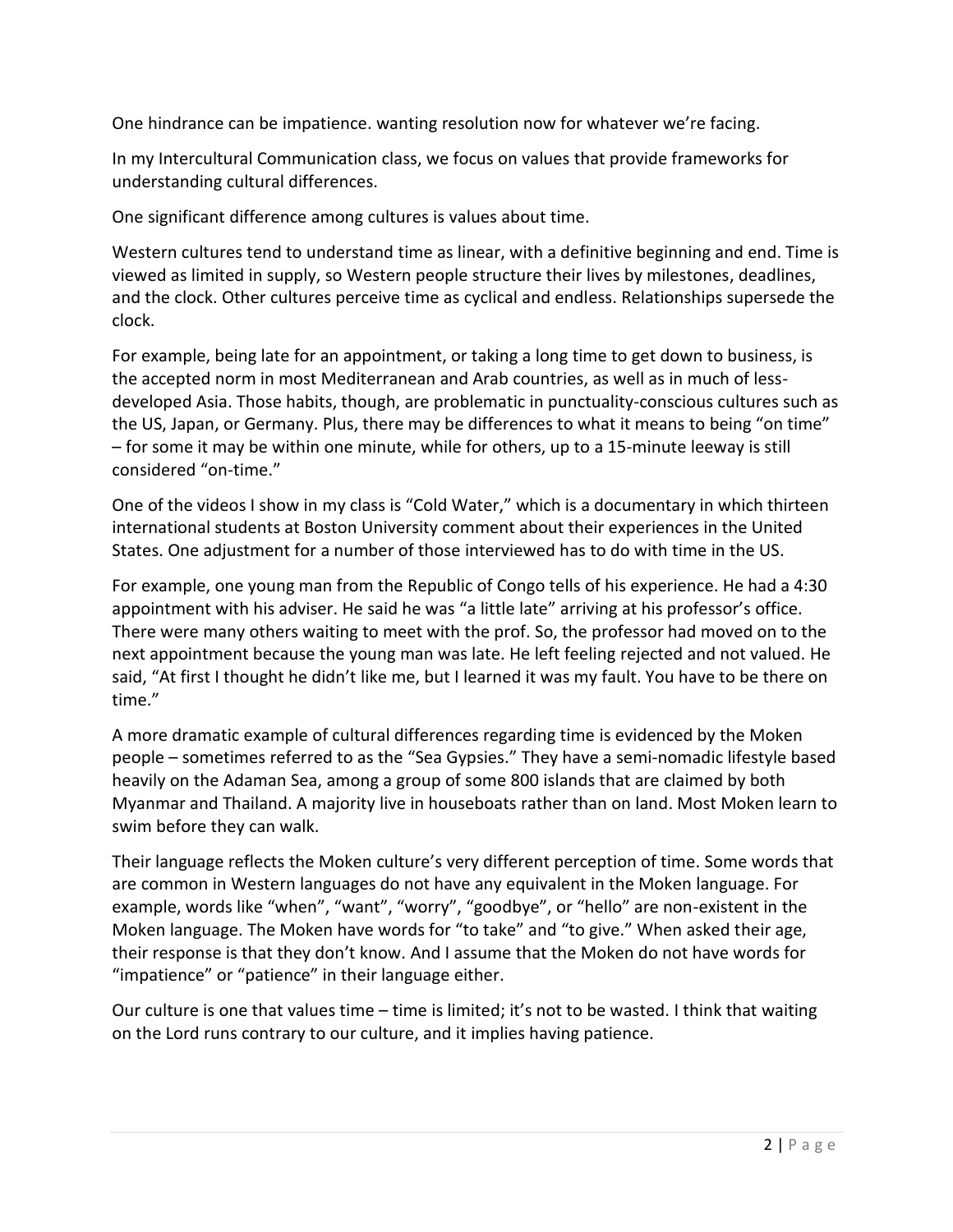Patience, or forbearance, is listed as a fruit of the Spirit in Ephesians 5. It's the ability to stay calm while waiting for an outcome that we need or want. As a fruit of the Spirit, patience epitomizes a quiet trust and focus on God's goodness.

Three weeks ago, my brother and I began a six-week drawing class at Wichita Center for the Arts. We meet for two hours on Thursday afternoons. There are eight students in the class and their ages range from a 9-year-old to four adults who are in their 60s. The instructor has taught classes at Center for the Arts for 12 years, and during the school year he also teaches drawing and painting at Southwestern College and Butler Community College.

During our first session, we were asked to observe and then draw a three-dimensional object from a variety he had arranged, including a cube, cone, and sphere. After giving us about 20 minutes to draw, the instructor held up each of our drawings and gave all a similar critique – we were drawing what we knew about the object rather than what we were looking at.

By that, for example, I mean we were drawing what we knew the top of a square cube looks like, but we were not drawing what we were seeing. From where we sat, we couldn't see the top of the cube.

It's only when we learn to truly see what's in front of us that we can start drawing well, he said. Like the difference between listening and hearing, drawing what we see requires focus. So, our assignment was to practice observing and drawing in our sketch books.

When we returned the following week, he talked about one-point perspective -- things appear to get smaller as they get further away, converging toward a single 'vanishing point' on the horizon line. It is a way of drawing objects upon a flat, two-dimensional piece of paper so that they look three-dimensional and realistic.

Project the example on the screen:



Surfaces that face the viewer are drawn using their true shape; surfaces that travel away from the viewer converge towards a single vanishing point.

So, what does this one-point perspective analogy have to do with "waiting on the Lord"?

By focusing on God's goodness—the point on the horizon--rather than on the magnitude of the problem enables us to see things in a different perspective. When we concentrate on our problems, they will soon appear larger than what they are, and God's power will begin to look